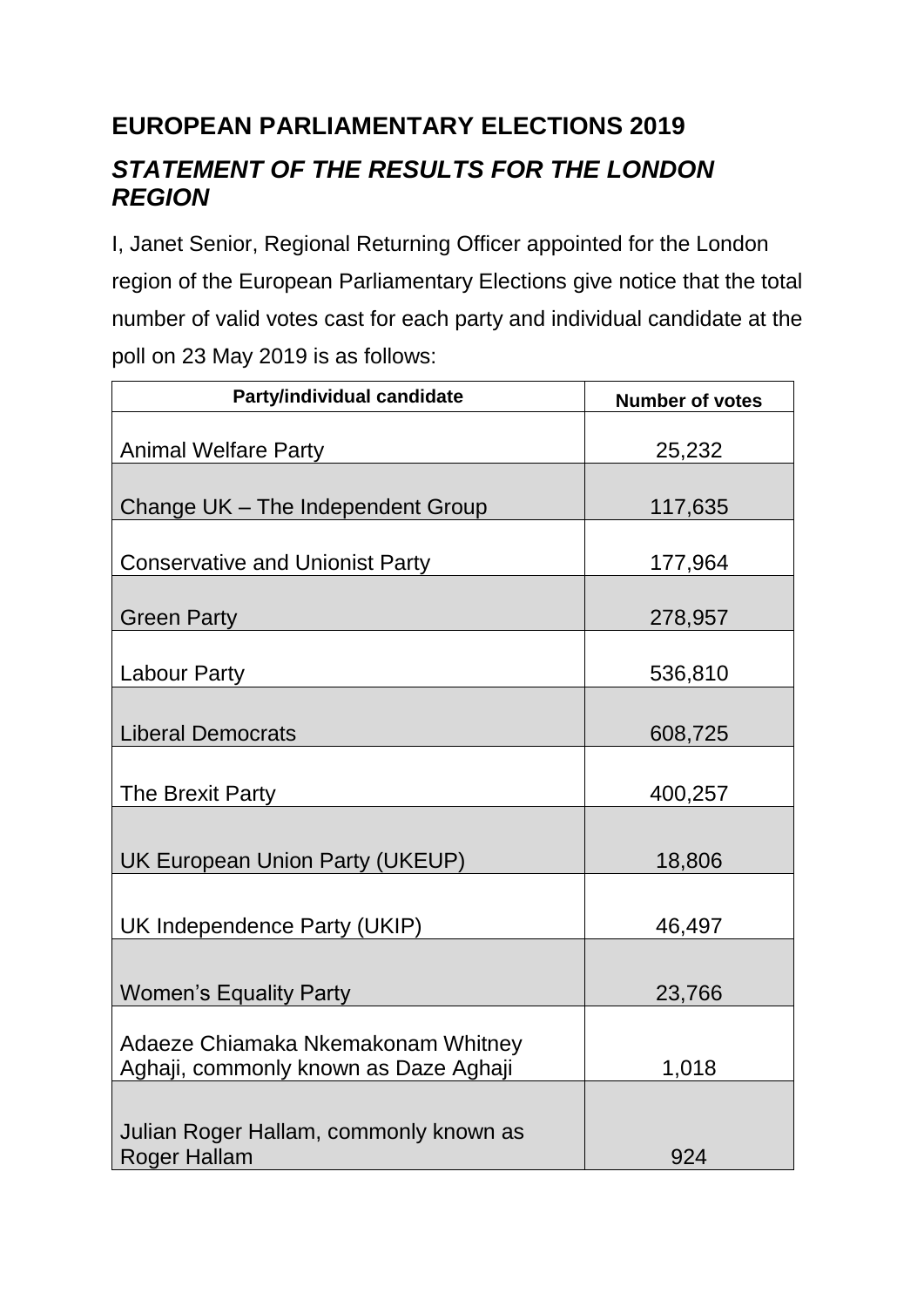| <b>Alan Dennis Kirkby</b>                   | 401    |
|---------------------------------------------|--------|
|                                             |        |
| Kofi Mawuli Klu                             | 869    |
|                                             |        |
| Zoë Delemere Lafferty                       | 436    |
|                                             |        |
| Claudia Caitlin Mcdowell, commonly known as |        |
| <b>Claudia Mcdowell</b>                     | 1,036  |
| <b>Andrew Medhurst</b>                      | 430    |
|                                             |        |
| <b>Henry Muss</b>                           | 226    |
|                                             |        |
| Mohammad Reza Farrokh Shad, commonly        |        |
| known as<br><b>Mike Shad</b>                | 707    |
|                                             |        |
| Ian Sowden                                  | 254    |
|                                             |        |
| Andrea Venzon                               | 731    |
|                                             |        |
| <b>Number of rejected votes</b>             | 17,397 |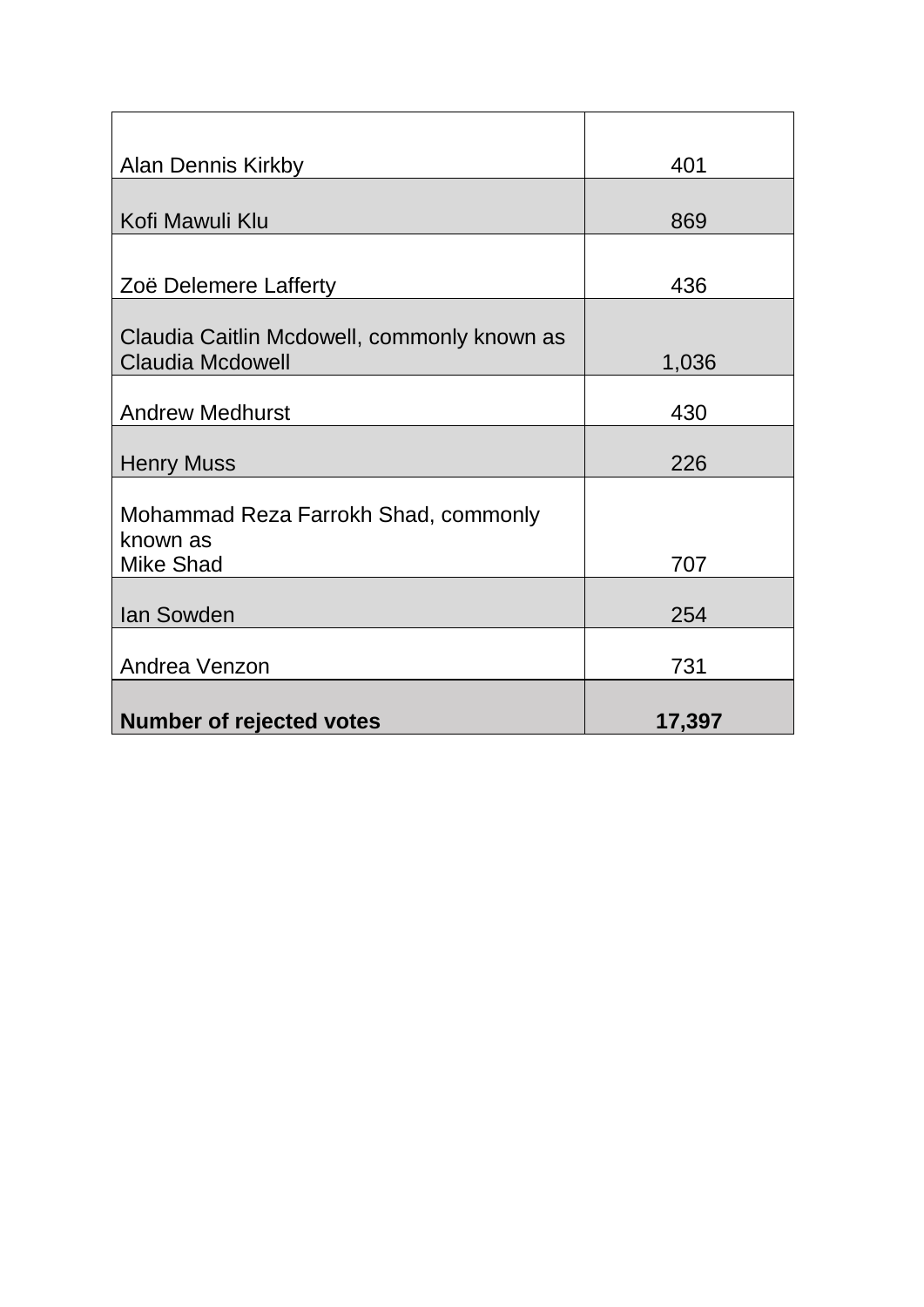And I do declare that the following candidates are duly elected as the eight members for the London region:

| Seat        | Full name                           | <b>Address</b>                     | Party (if any)      |
|-------------|-------------------------------------|------------------------------------|---------------------|
| $\mathbf 1$ |                                     | 87 Cardross Street, London, W6     | Liberal             |
|             | Irina von Wiese                     | 0 <sub>D</sub> P                   | Democrats           |
| 2           |                                     | 1 Woodberry Way, London, N12       | Labour Party        |
|             | <b>Claude Ajit</b><br><b>Moraes</b> | <b>OHE</b>                         |                     |
| 3           |                                     | 41 Britannia Road, London SW6      | The Brexit Party    |
|             | Benyamin<br>Naeem Habib             | 2HJ                                |                     |
| 4           |                                     | Cinnabar, Portnall Drive, Virginia | Liberal             |
|             | Dinesh Dhamija                      | Water, GU25 4NR                    | Democrats           |
| 5           |                                     | 29 Holmleigh Court, Woodleigh      |                     |
|             | Scott John<br>Ainslie               | Gardens, London, SW16 2XA          | <b>Green Party</b>  |
|             | Sebastian                           |                                    |                     |
|             | Thomas Dance,                       |                                    | <b>Labour Party</b> |
| 6           | commonly                            | 51 Victoria House, 38 Surrey       |                     |
|             | known as Seb                        | Quays Road, London, SE16 7DX       |                     |
|             | Dance                               |                                    |                     |
| 7           | Luisa Manon                         | 133 Haverstock Hill, Belsize       | Liberal             |
|             | Porritt                             | Park, London, NW3 4RU              | Democrats           |
| 8           | <b>Lance Philip</b>                 |                                    |                     |
|             | Anisfeld,                           |                                    | The Brexit Party    |
|             | commonly                            | 12 Winnington Road, London, N2     |                     |
|             | known as Lance                      | 0UB                                |                     |
|             | <b>Philip Forman</b>                |                                    |                     |
|             |                                     |                                    |                     |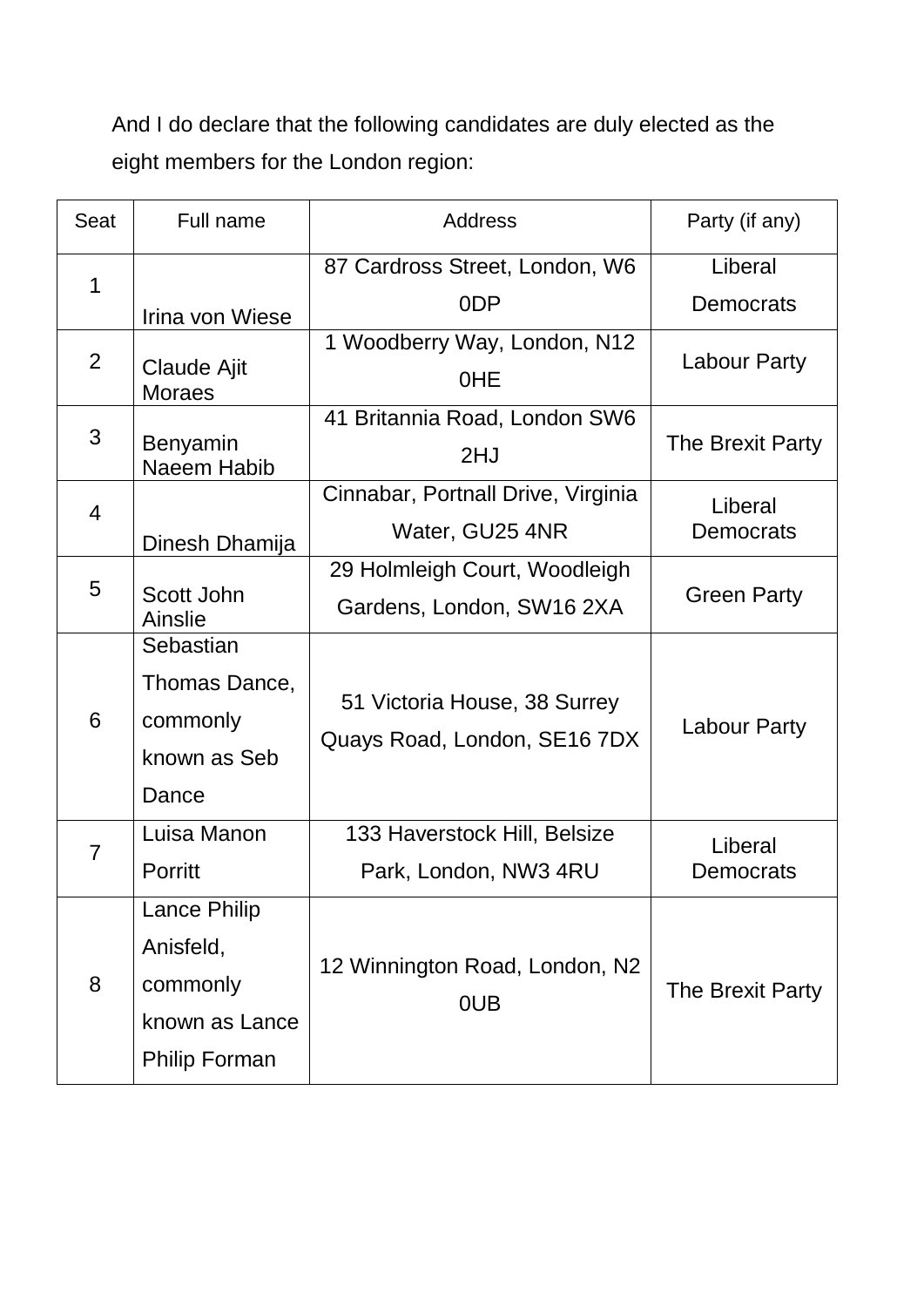The number of votes which each successful party had during the process of allocation of seats was as follows:

| Party (if any)           | <b>Vote total</b> | <b>Allocation</b> |
|--------------------------|-------------------|-------------------|
| <b>Liberal Democrats</b> | 608,725           | Seat one          |
| <b>Labour Party</b>      | 536,810           | Seat two          |
| The Brexit Party         | 400,257           | Seat three        |
| <b>Liberal Democrats</b> | 304,363           | Seat four         |
| <b>Green Party</b>       | 278,957           | Seat five         |
| <b>Labour Party</b>      | 268,405           | Seat six          |
| <b>Liberal Democrats</b> | 202,908           | Seat seven        |
| The Brexit Party         | 200,129           | Seat eight        |

| <b>CANDIDATES NOT ELECTED</b>          |                                               |                                       |  |
|----------------------------------------|-----------------------------------------------|---------------------------------------|--|
| <b>Party</b>                           | <b>Candidate</b>                              | <b>Candidate</b>                      |  |
| <b>Animal Welfare Party</b>            | Vanessa Helen Hudson                          | Mathilde Chrystel Claude Da<br>Rui    |  |
|                                        | Jane Catherine Smith                          | <b>Jonathan David Burton</b><br>Homan |  |
|                                        | Samuel Valdemar Morland                       | Simon Gouldman                        |  |
|                                        | Ranjan Kumar Joshi                            |                                       |  |
| Change UK - The independent            | <b>Gavin William James Esler</b>              | Karen Melanie Newman                  |  |
| Group                                  | Jan Anthony Vincent-<br>Rostowski             | Nora Mulready                         |  |
|                                        | Carole Tongue                                 | Jessica Margaret Poppaea<br>Simor     |  |
|                                        | Annabel Jean Charlotte<br><b>Mullin</b>       | Haseeb Ur-Rehman                      |  |
| <b>Conservative and Unionist Party</b> | <b>Syed Salah Kamall</b>                      | <b>Scott Curtis Pattenden</b>         |  |
|                                        | <b>Timothy Charles Ayrton</b><br>Tannock      | Ahmedur Rahman                        |  |
|                                        | Joy Inboden Morrissey                         | Kirsty Miranda Finlayson              |  |
|                                        | <b>Timothy Patrick Logie</b><br><b>Barnes</b> | <b>Luke Richard Parker</b>            |  |
| <b>Green Party</b>                     | <b>Gulnar Hasnain</b>                         | Remco van der Stoep                   |  |
|                                        | Shahrar Ali                                   | Kirsten De Keyser                     |  |
|                                        | Rachel Anne Collinson                         | Peter Underwood                       |  |
|                                        | <b>Eleanor Phoebe Margolies</b>               |                                       |  |
| Labour Party                           | Kathryn Sloan Clark                           | James Anthony Beckles                 |  |
|                                        | Laura Parker                                  | Sanchia Anita Alasia                  |  |
|                                        | Murad Qureshi                                 |                                       |  |
|                                        | <b>Taranjit Kaur Chana</b>                    |                                       |  |